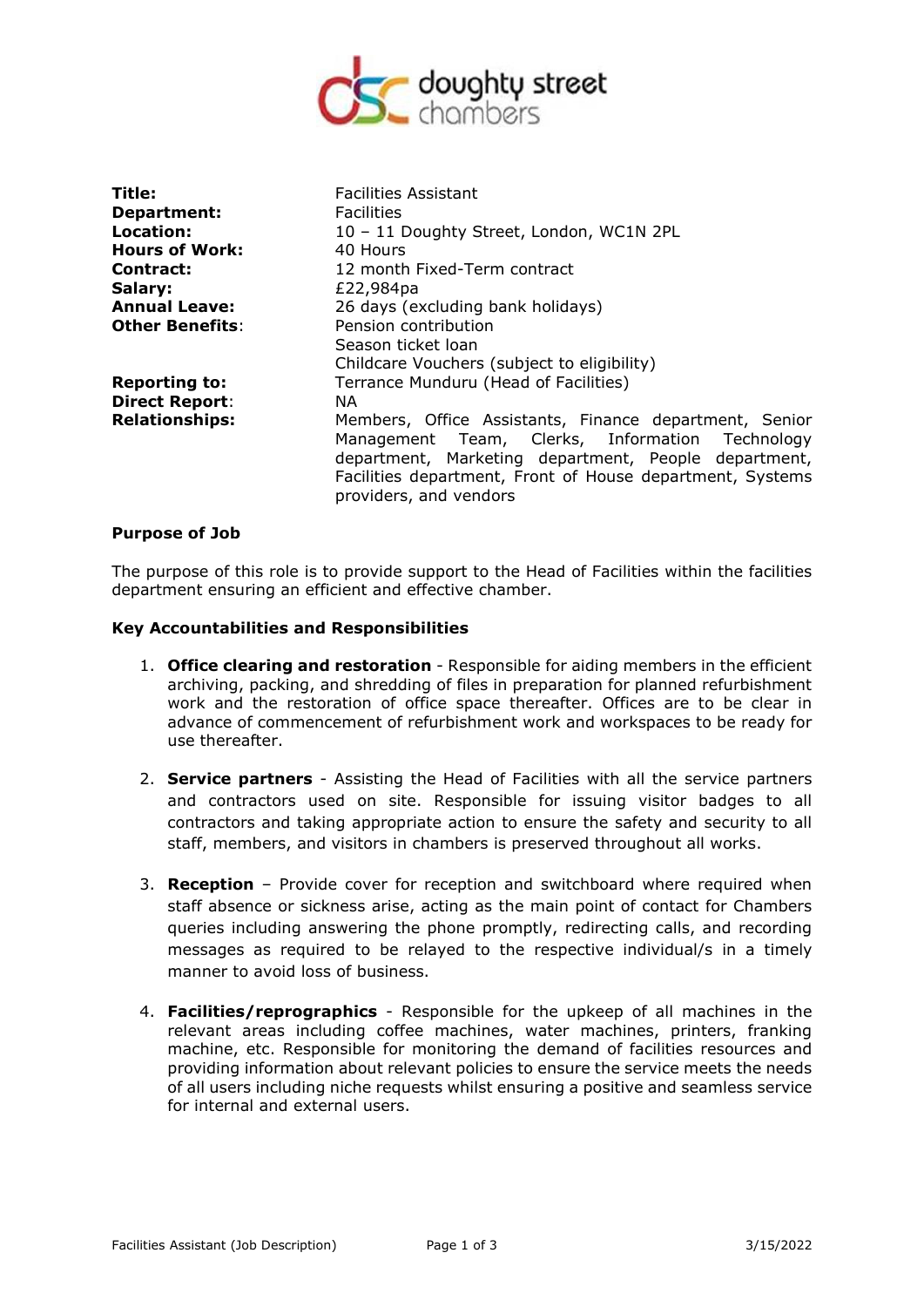

5. **Administrative Duties and Correspondence** - Responsible for stationery and toner replenishment, ordering and ad-hoc requests, having oversight of and receiving post, emails, parcels, and files on behalf of Chambers' members and staff, as well as taking appropriate action to ensure all items reach the intended recipient to avoid loss of business, late payment of invoices or potential delays that would cause inconvenience for chambers or the intended recipient.

This is not a contractual document and is subject to variation from time to time as circumstances dictate. This job description summarises the main duties and responsibilities of the post and is not a full and exhaustive list of tasks. All Chambers staff are expected to demonstrate flexibility and willingness to perform appropriate tasks when the need arises.

# **Team Structure**



## **Qualifications, Skills and Experience**

- Ideally a minimum of 5 GCSEs at Grade A-C, including Maths and English, or equivalent.
- Experience of working in a busy environment
- Ability to work with a small team and independently
- IT literate and a competent Microsoft office user
- Previous experience answering calls in a business setting
- Excellent communication both verbal and written.
- Excellent attention to detail.
- Good Organisation skills, with an ability to handle multiple tasks simultaneously.
- Good interpersonal skills and able to deal with sensitive and complex staff and member relations.
- A flexible, pro-active, and collaborative approach to problem solving identifying emerging issues
- Awareness of risk, security, data protection; and health and safety at work
- Prior use of cloud-based telephone system

## **Personal Attributes**

- A conversationalist
- Friendly and polite individual
- **Sociable**